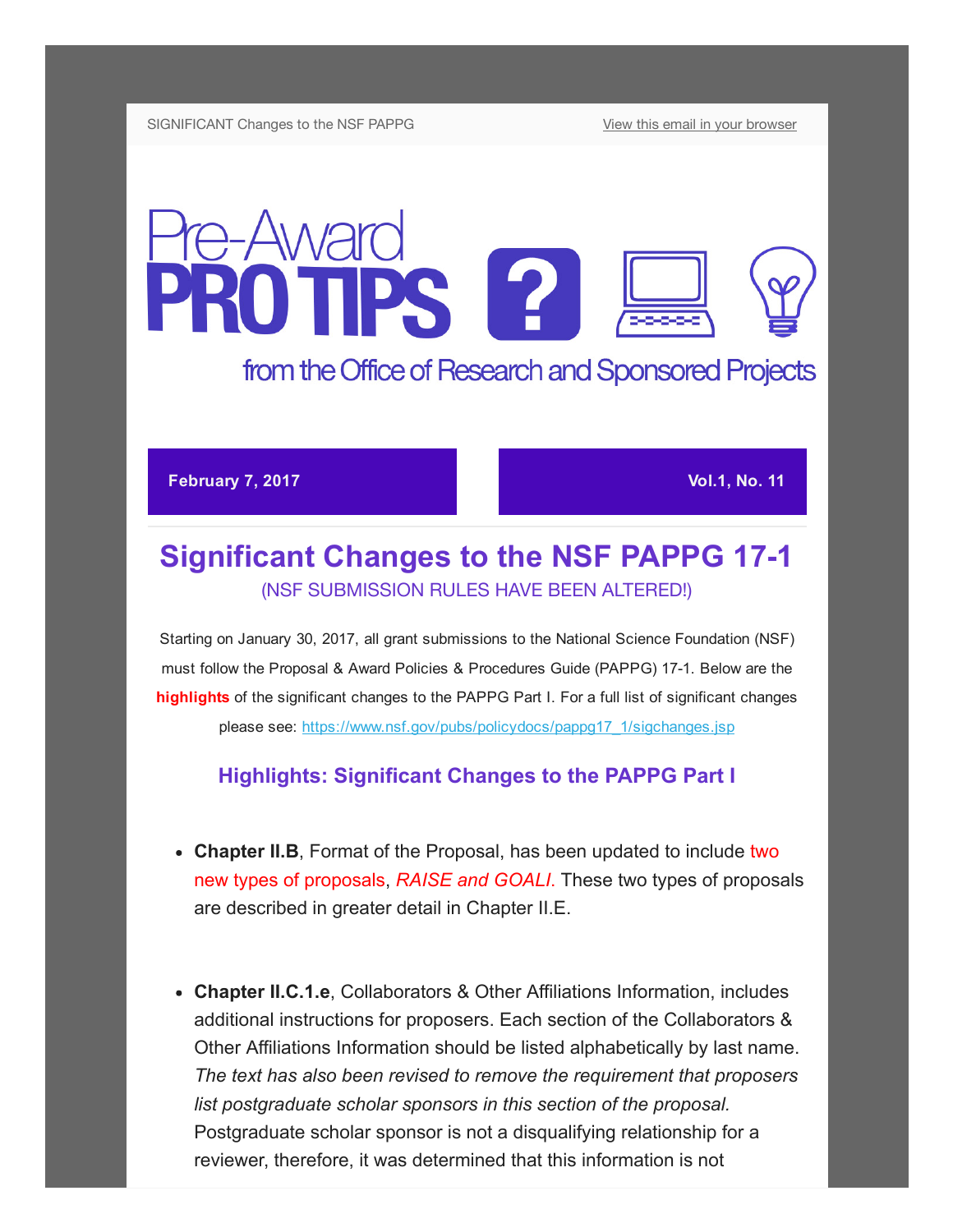necessary. (If you applied previously to NSF, you will need to revise your Colla[borators & Other](http://us13.campaign-archive2.com/home/?u=da65d94a037c71fb992ffa034&id=a25098482d) Affiliations document to reflect this change.)

- Chapter II.C.2, Sections of the Proposal, has been revised to inform proposers that proposal preparation for RAPID, EAGER, RAISE, GOALI, Ideas Lab, FASED, Conference, Equipment, Travel, Center, Research Infrastructure and Fellowship projects may deviate from the content requirements of a full research proposal.
- Chapter II.C.2.g(vi), Other Direct Costs, has been updated to include information on incentive payments, for example, payments to human subjects or incentives to promote completion of a survey. These costs should be included on line G6 of the NSF Budget and should be proposed in accordance with organizational policies and procedures. Indirect costs should be calculated on incentive payments in accordance with the organization's approved US Federally negotiated indirect cost rate(s).
- Chapter II.D, Special Processing Instructions, has been revised to address areas where special proposal processing may be required. Information on RAPID, EAGER, Ideas Lab, FASED, Equipment, Conference, and Travel Proposals has been moved to Chapter II.E.
- Chapter II.D.5, Proposals Involving Human Subjects, has been updated to reflect the Foundation's implementation of 45 CFR 690.118, applications and proposals lacking definite plans for involvement of human subjects. A hypertext link is provided to an NSF-approved format that may be used to submit such determinations by proposing institutions. Clarification has also been added regarding the IRB documentation that NSF must have in order to make an award when proposals involve human subjects. (If human participants are involved in your project, please contact the UWG Compliance Officer at 678-839-4749.)
- Chapter II.E, Types of Proposals, has been added to describe, in one place, the various other types of proposals that can be submitted to NSF,